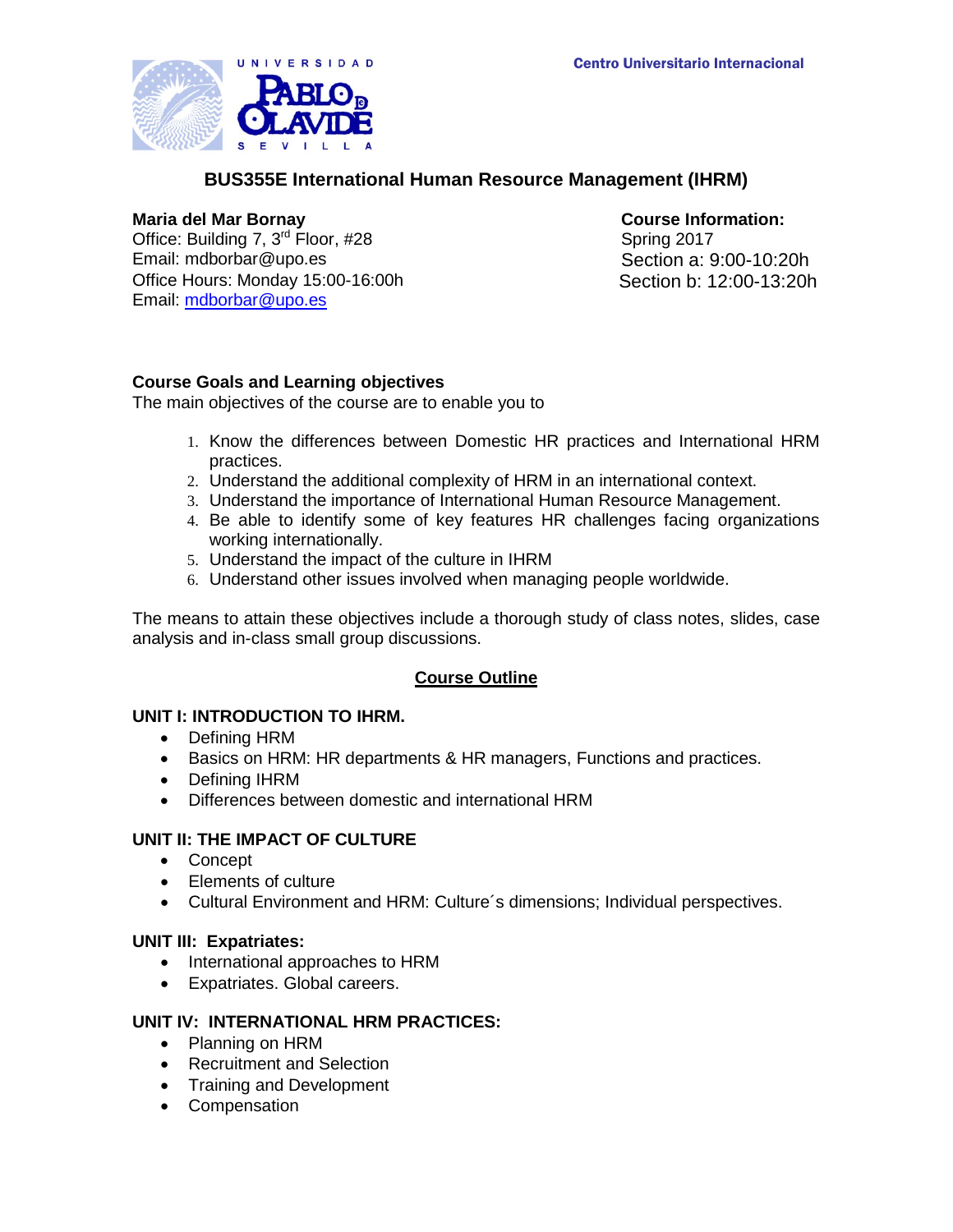## **UNIT V: OTHER RELEVANT ISSUES**

- Flexibility and work-life balance
- Managing Diversity
- Women roles, Dual Career.

## **Basic Bibliography**

- Brewster, C., Sparrow, P., and Vernon, G. (2009) International Human Resource Management. (2<sup>nd</sup> edition), CIPD House, 151, The Broadway, London, SW19 1JQ.
- Jackson, T. (2009). International HRM: A cross-cultural approach, Sage Publications: London.
- Nkomo, S.M., Fottler, M.D., & McAfee, R.B. (2016). Human Resource Management Applications: cases, exercises, incidents and skill builders. 7<sup>th</sup> Edition. South-Western Cengage Learning: USA.
- Reiche, Stahl, Mendenhall & Oddou (2017). Readings and Cases in International Human Resource Management. Sixth Edition. Routledge: NY and London.

## **Complementary Bibliography**.

- Baron, J. N. & Kreps, D. M. Strategic Human Resources. John Wiley & Sons, Inc. 1999.
- Brewster, C., Mayrhofer, W., and Morley, M. (2007). Human Resource Management in Europe: Evidence or Convergence?. Elsevier Butterworth-Heinemann, Oxford MA. 2nd edition.
- DeNisi, A. y Griffin, R. Human Resource Management. Houghton Mifflin Company. 2001.
- Dickman, M., & Baruch, Y. (2010). Global Careers. Routledge: NY and London.
- Dowling, P.J., and Welch, D.E. (2006), International Human Resource Management: managing people in a multinational context. Thomson Learning, 4th Edition.
- Lazear, E. Personnel Economics for Managers. John Wiley & Sons, Inc. 1998.
- Luis Gomez-Mejia, David Balkin and Robert Cardy (2007). Managing Human Resources. Prentice Hall. 5th Edition.
- Milkovich, George T. & Newman, Jerry M. Compensation. Boston: Irwin McGraw-Hill, 2005.
- Nkomo, Fottler & McFee, 2000. Applications in Human Resource Management (4th Edition).
- Nkomo, Stella M., Fottler, Myron D. y McAfee, R. Bruce (2000). Applications in human resource management: cases, exercises & skill builder. Cincinnati (Ohio): South-Western College Pub., cop. 2000.
- Susan E. Jackson and Randall S. Schuler (2003). Managing Human Resources through Strategic Partnerships. 8th Edition. Editorial Thompson.